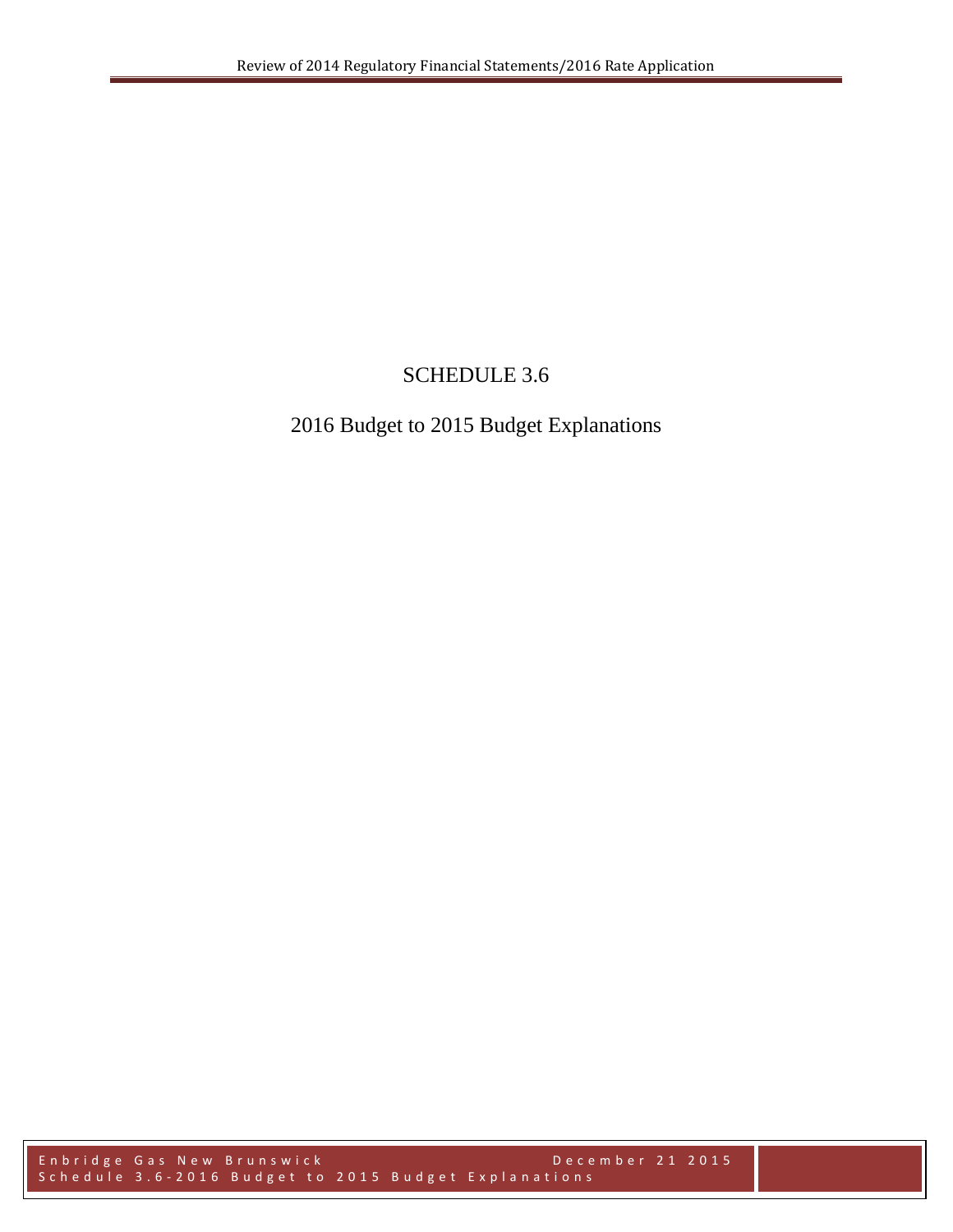#### **2016 Budget**

### **Overview**

 A complete list of 2016 Budget Assumptions can be found at Schedule 3.4 - 2016 Budget Assumptions.

For comparative purposes, variance explanations compare the 2016 Budget to the 2015 Budget.

#### **Revenue**

- For the 2016 budget year, EGNB has forecast total revenue from operations of \$45.5 million,
- over \$2 million lower than the 2015 Budget. The table below summarizes EGNB's budgeted
- 2016 gas distribution revenue, miscellaneous operating revenue, allowance for funds used during
- construction ("AFUDC") and services and inspection margin with comparisons to 2015 Budget.

#### Table 1 **Revenue**

|                |                                              | (1) |               |      | (2)           |    | $(3)=(1)-(2)$  |  |
|----------------|----------------------------------------------|-----|---------------|------|---------------|----|----------------|--|
| Line           |                                              |     | 2016          |      | 2015          |    | Variance       |  |
| No.            | (in thousands of dollars)                    |     | <b>Budget</b> |      | <b>Budget</b> |    | to 2015 Budget |  |
| 1              | <b>Operating Revenue</b>                     |     |               |      |               |    |                |  |
| $\overline{2}$ | <b>Gas Distribution</b>                      | \$  | 44,384        | - \$ | 47,155 \$     |    | (2,771)        |  |
| 3              | Miscellaneous                                |     | 937           |      | 435           |    | 502            |  |
| 4              | Allowance for Funds Used During Construction |     | 26            |      | 16            |    | 10             |  |
| 5              |                                              |     | 45,347        |      | 47,606        |    | (2,259)        |  |
| 6              | Services & Inspection                        |     |               |      |               |    |                |  |
| 7              | Revenue                                      |     | 742           |      | 792           |    | (50)           |  |
| 8              | Cost of Goods Sold                           |     | (561)         |      | (603)         |    | 42             |  |
| 9              |                                              |     | 181           |      | 189           |    | (8)            |  |
| 10             | Total Revenue                                | \$  | 45,528        | \$   | 47,795        | \$ | (2, 267)       |  |

#### 

Operating Revenue

 • Gas Distribution Revenue: gas distribution revenues are budgeted to be \$2.8 million lower than the 2015 Budget. EGNB has reduced its revenue requirement for 2016 compared to the 2015 Budget. Distribution Revenue is budgeted to recover the lowered revenue requirement.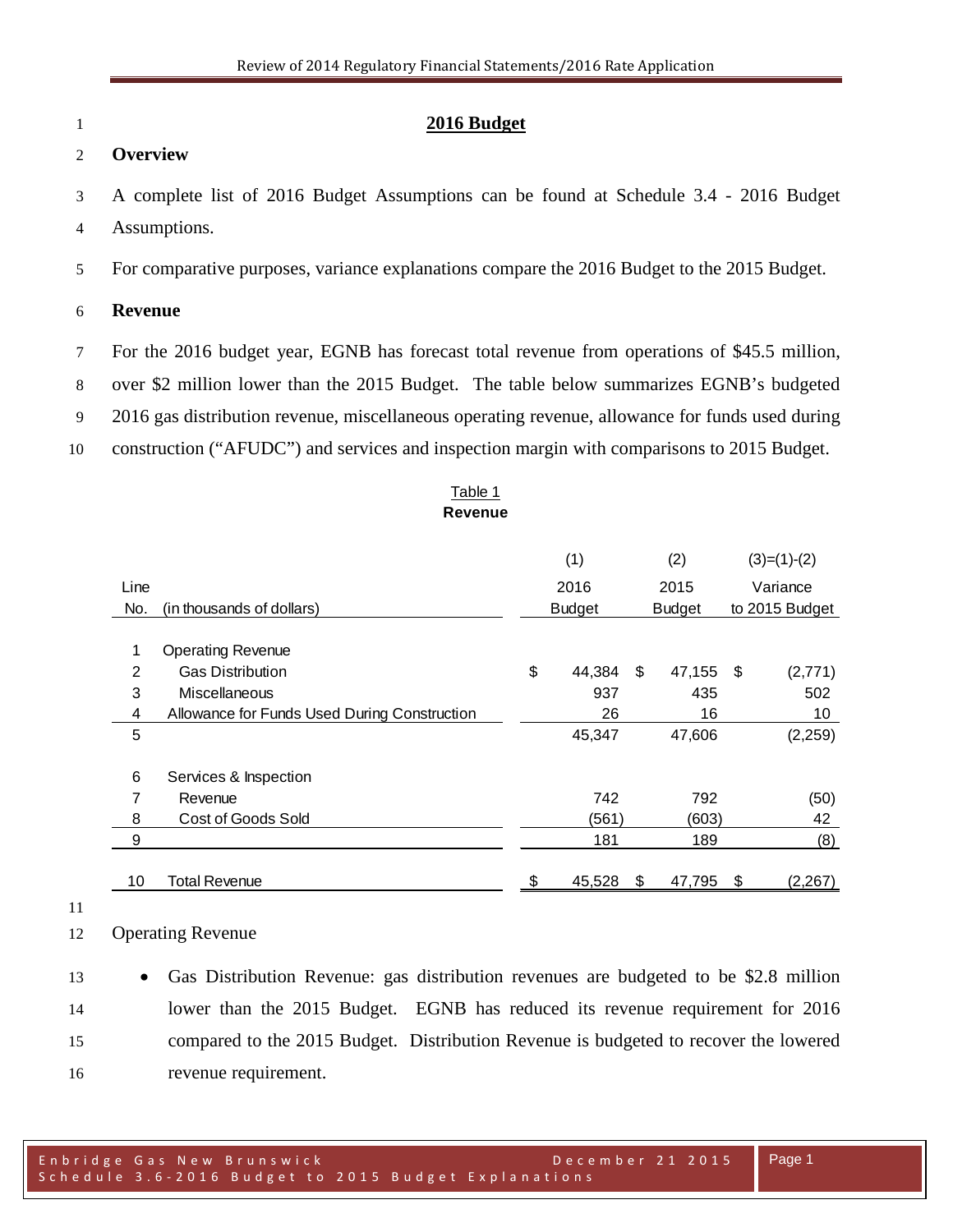• Miscellaneous Operating Revenue: miscellaneous revenues are budgeted to be \$502K over the 2015 Budget primarily due to increased Single End User Franchisee Fees (\$400K), Late Payment Penalties (\$58K), Transactional Services revenue (\$36K) and Agent Billing & Collections revenue (\$8K).

 AFUDC is budgeted to be \$10K above the 2015 Budget primarily due to budgeted higher Construction Work in Progress balances in the 2016 Budget.

 Services & Inspection Margin is forecast to be \$8K below the 2015 Budget, primarily due to lower overall service work to reflect fewer customers purchasing protection plans in 2015.

## **Expenses**

 For the 2016 Budget, EGNB has budgeted total expenses of \$32.2 million. Below is a summary of EGNB's Operating and Maintenance expenses, Bad Debt expense, Amortization of Property, Plant and Equipment, Municipal and Other Taxes, Interest on Amounts Due to Associates and Affiliates and Other Interest and Amortization of Deferred Development Costs with comparisons to the 2015 Budget.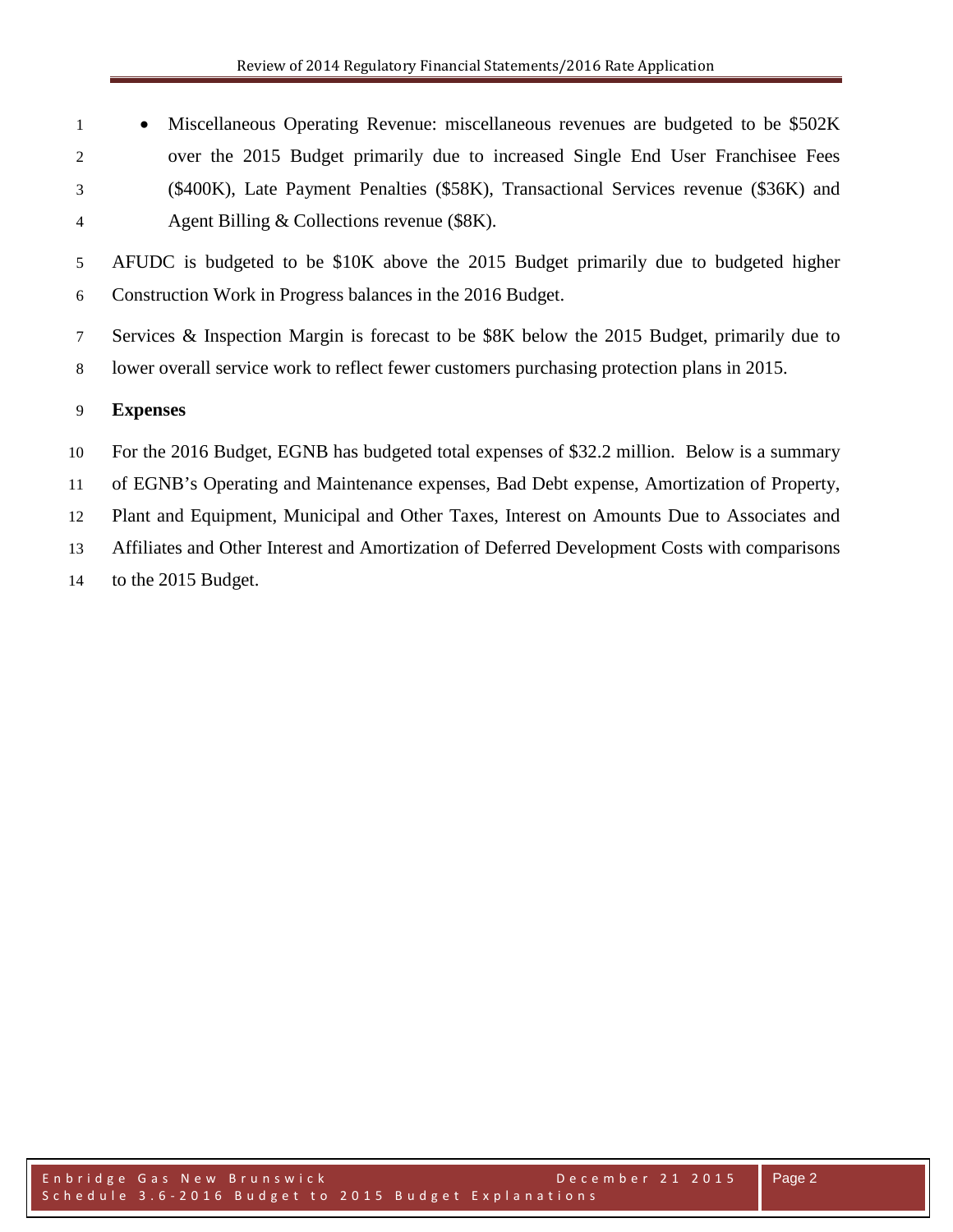|                |                                                   | (1)           | (2)           | $(3)=(1)-(2)$  |
|----------------|---------------------------------------------------|---------------|---------------|----------------|
| Line           |                                                   | 2016          | 2015          | Variance       |
| No.            | (in thousands of dollars)                         | <b>Budget</b> | <b>Budget</b> | to 2015 Budget |
| 1              | <b>Operating Expenses</b>                         |               |               |                |
| $\overline{2}$ | Operating and Maintenance Expenses                | \$13,806      | \$13,712      | - \$<br>94     |
| 3              | <b>Bad Debt Expense</b>                           | 385           | 360           | 25             |
|                |                                                   |               |               |                |
| 4              | Amortization of Property, Plant and Equipment     | 5,710         | 8,000         | (2,290)        |
|                |                                                   |               |               |                |
| 5              | Municipal and Other Taxes                         | 1,238         | 1,198         | 40             |
|                |                                                   |               |               |                |
|                | Interest on Amounts Due to Associates and         |               |               |                |
| 6              | Affiliates and Other Interest                     | 7,713         | 8,080         | (367)          |
|                |                                                   |               |               |                |
| 7              | <b>Other Expenses</b>                             | 500           |               | 500            |
|                |                                                   |               |               |                |
| 8              | <b>Amortization of Deferred Development Costs</b> | 2,867         | 2,867         |                |
|                |                                                   |               |               |                |
| 9              | <b>Total Expenses</b>                             | \$32,219      | \$34,217      | (1,998)<br>\$  |

### Table 2 **Operating Expenses**

1

## 2 Operating and Maintenance ("O&M") Expenses

3 EGNB manages its O&M expenses, at an aggregate level, where EGNB will try to offset 4 increased costs in certain areas with cost reductions or savings in other areas of the organization.

5 EGNB has grouped its O&M expenses based on major cost categories rather than departments,

6 as seen in the regulatory financial statement format filed with the Board.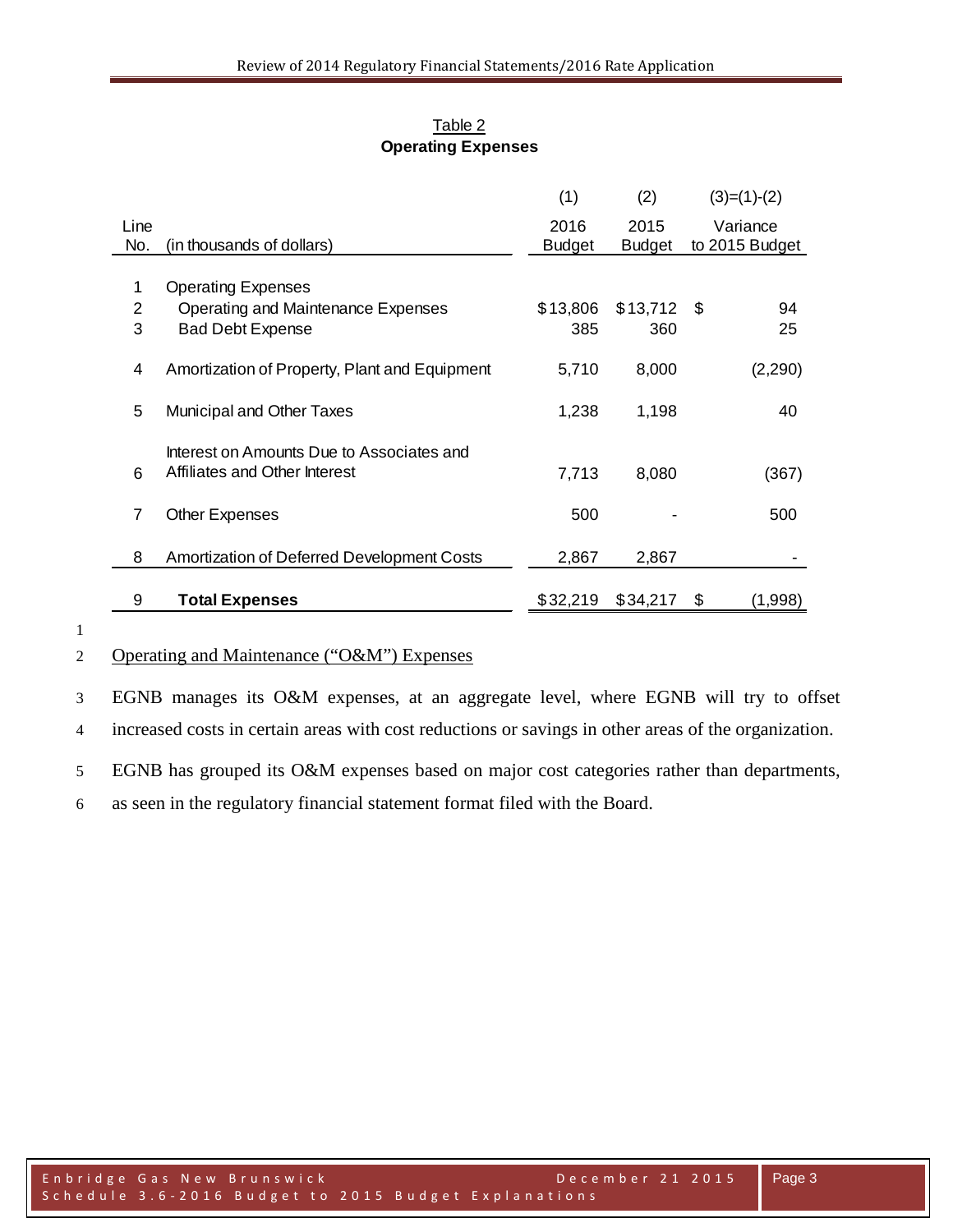| Line           |                                              |                           | (1)<br>2016   | (2)<br>2015     | $(3)=(1)-(2)$<br>Variance |
|----------------|----------------------------------------------|---------------------------|---------------|-----------------|---------------------------|
| No.            |                                              |                           | <b>Budget</b> | <b>Budget</b>   | to 2015 Budget            |
|                |                                              |                           |               |                 |                           |
|                |                                              |                           |               |                 |                           |
| 1              | Labour and Benefits                          | \$                        | 7,682 \$      | 8,192 \$        | (510)                     |
| $\overline{c}$ | Admin/Office Expenses                        |                           | 283           | 454             | (171)                     |
| 3              | <b>Computer and Telecom Services</b>         |                           | 317           | 339             | (22)                      |
| 4              | <b>Professional Consulting</b>               |                           | 2,324         | 2,192           | 132                       |
| 5              | Travel and Training                          |                           | 153           | 226             | (73)                      |
| 6              | Advertising and Promotions                   |                           | 682           | 727             | (45)                      |
| 7              | Incentives                                   |                           | 100           |                 | 100                       |
| 8              | <b>Tools and Safety</b>                      |                           | 290           | 261             | 29                        |
| 9              | Fleet                                        |                           | 444           | 505             | (61)                      |
| 10             | <b>Facilities</b>                            |                           | 685           | 691             | (6)                       |
| 11             | Insurance                                    |                           | 222           | 211             | 11                        |
| 12             | <b>NBEUB Assessments</b>                     |                           | 698           | 698             |                           |
| 13             | <b>Corporate Allocations</b>                 |                           | 1,808         | 1,590           | 218                       |
| 14             | Gas Transportation and Related Activities    |                           | 1,700         | 2,065           | (365)                     |
| 15             | <b>Total O&amp;M Prior to Capitalization</b> |                           | 17,388        | 18,151          | (763)                     |
| 16             | Property, plant & equipment                  |                           | 3,582         | 4,439           | (857)                     |
| 17             | <b>Total Capitalized</b>                     |                           | 3,582         | 4,439           | (857)                     |
| 18             | <b>Total O&amp;M Expenses</b>                | $\boldsymbol{\mathsf{S}}$ | 13,806        | \$<br>13,712 \$ | 94                        |

Table 3 **Operating and Maintenance Expenses**

 EGNB's 2016 Budget O&M expenses reflect a \$763K, or 4.2%, decrease in comparison to its 2015 Budget O&M expenses. The drivers for this variance are:

 • Labour and Benefits are budgeted to be under the 2015 Budget by \$510K due to reduction in salaries and other compensation (\$283K), employee training and development (\$122K) and benefits (\$105K).

8 • Admin/Office Expenses are budgeted to decrease as compared to the 2015 Budget by \$171K due to a decrease in other overhead costs (\$99K), postage and courier costs (\$31K), other materials and supplies (\$26K), and stationary, printing and supplies (\$15K).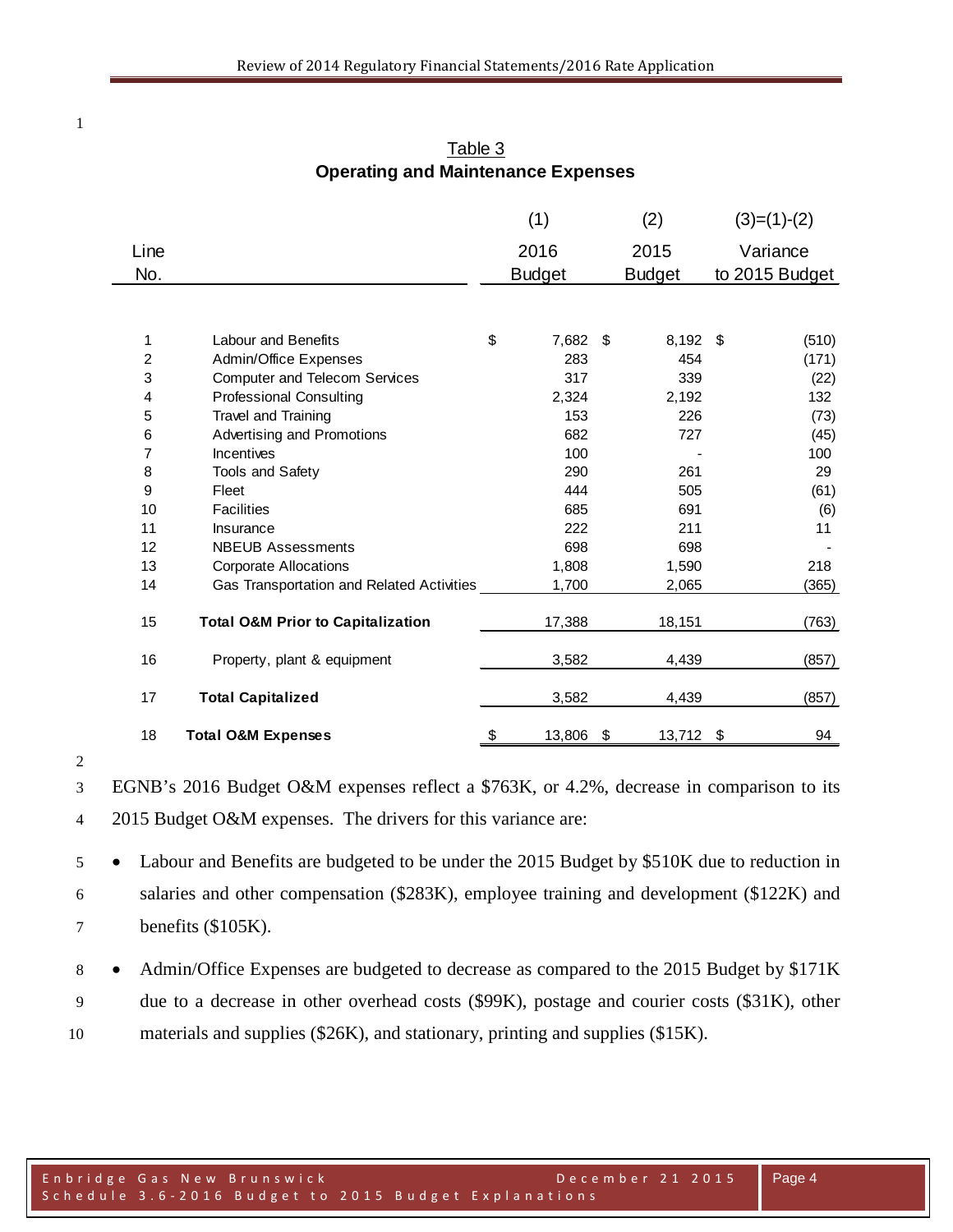- Computer and Telecom Services are budgeted to be under the 2015 budget by \$22K due to lower telecom services costs (\$41K), cell and phone costs (\$3K), and computer equipment supplies (\$3K), offset by increased IT software maintenance costs (\$25K).
- Professional Consulting are budgeted to be over the 2015 Budget by \$132K mainly due to increases in credit and collection services (\$86K), legal fees (\$25K) and other contract  $6 \qquad$  services (\$21K).
- Travel and Training are budgeted to be under the 2015 budget by \$73K primarily due to lower airfare, accommodations and meals costs (\$43K) and lower ground transportation costs (\$30K).
- Advertising and Public Relations are budgeted to be less than the 2015 Budget by \$45K due to less advertising spending costs (\$21K) and trade and civic memberships (\$24K).
- Incentives are more than the 2015 Budget by \$100K due to the introduction of a customer/contractor incentive program.
- Tools and Safety are budgeted to be more than the 2015 Budget by \$29K primarily due to an increase in public awareness costs (\$50K) offset by lower uniforms and protective clothing costs (\$21K).
- Fleet expenses are budgeted to be less than the 2015 Budget by \$61K due to lower fuel and 18 maintenance costs (\$52K) and lower lease and licensing costs (\$9K).
- Facilities expenses are budgeted to be lower compared to the 2015 Budget by \$6K mainly due to decreases in office repairs and maintenance.
- Insurance is budgeted to be higher than the 2015 Budget by \$11K primarily due to an increase in claimed amount of executive risk insurance (\$61K), offset by a decrease in 23 liability insurance costs (\$50K).
- Corporate Allocations are budgeted to be higher than the 2015 Budget by \$218K primarily due to higher corporate shared services fees.
- Gas Transportation and Related Activities are budgeted to be lower due to higher than anticipated recovery of the Firm Service Agreement costs for capacity on the Maritimes and Northeast Pipeline.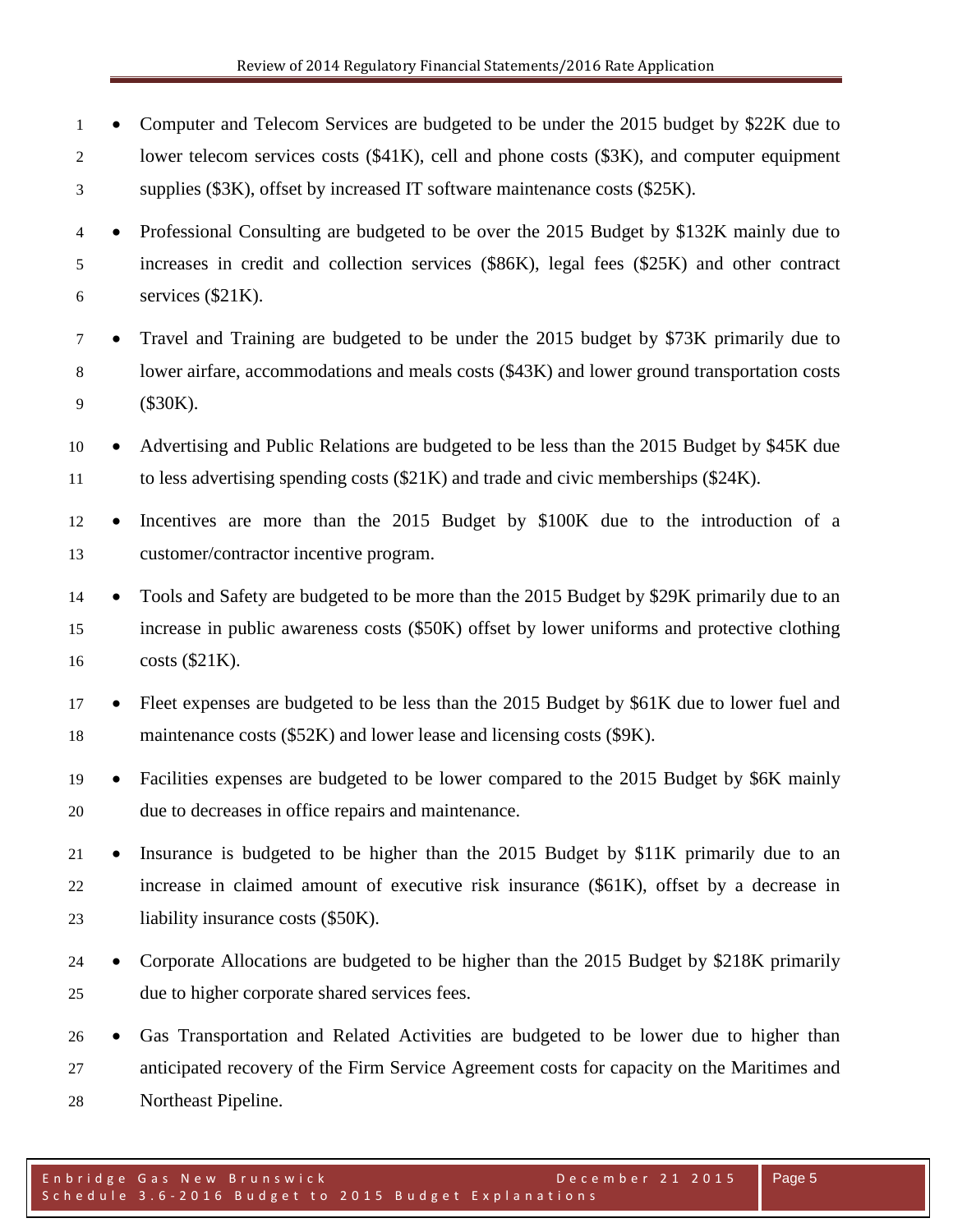Amounts capitalized to Property, Plant and Equipment are forecast to be \$857K less than the

2015 Budget primarily due to reduced capitalization rates as shown in Schedule 3.11.

## Other Operating Expenses

Bad Debt Expense is forecast to increase by \$25K as compared to the 2015 Budget, primarily

 due to an increase in the percentage applied to revenues to calculate the expense based on historical actual percentage.

 Amortization of Property, Plant and Equipment is forecast to result in a \$2.3 million decrease compared to the 2015 Budget primarily due to the Depreciation Study found in Schedule 3.9.

Municipal and Other Taxes are budgeted to increase by \$40K compared to the 2015 Budget

primarily due to increases in the municipal property tax rates in 2015.

Interest on Amounts Due to Associates and Affiliates and Other Interest are budgeted to decrease

by \$367K compared to the 2015 Budget due to the forecasted regulated cost of debt rate being

13 lower than budget by 0.19%.

 Other Expenses are budgeted to be \$500K higher compared to the 2015 Budget due to the implementation of a customer retention program in 2016.

## **Rate Base**

 Information with respect to EGNB's year-end Rate Base and the levels of Property, Plant and Equipment, Development O&M Capitalized Costs, Working Capital Allowance and other elements within rate base are provided below.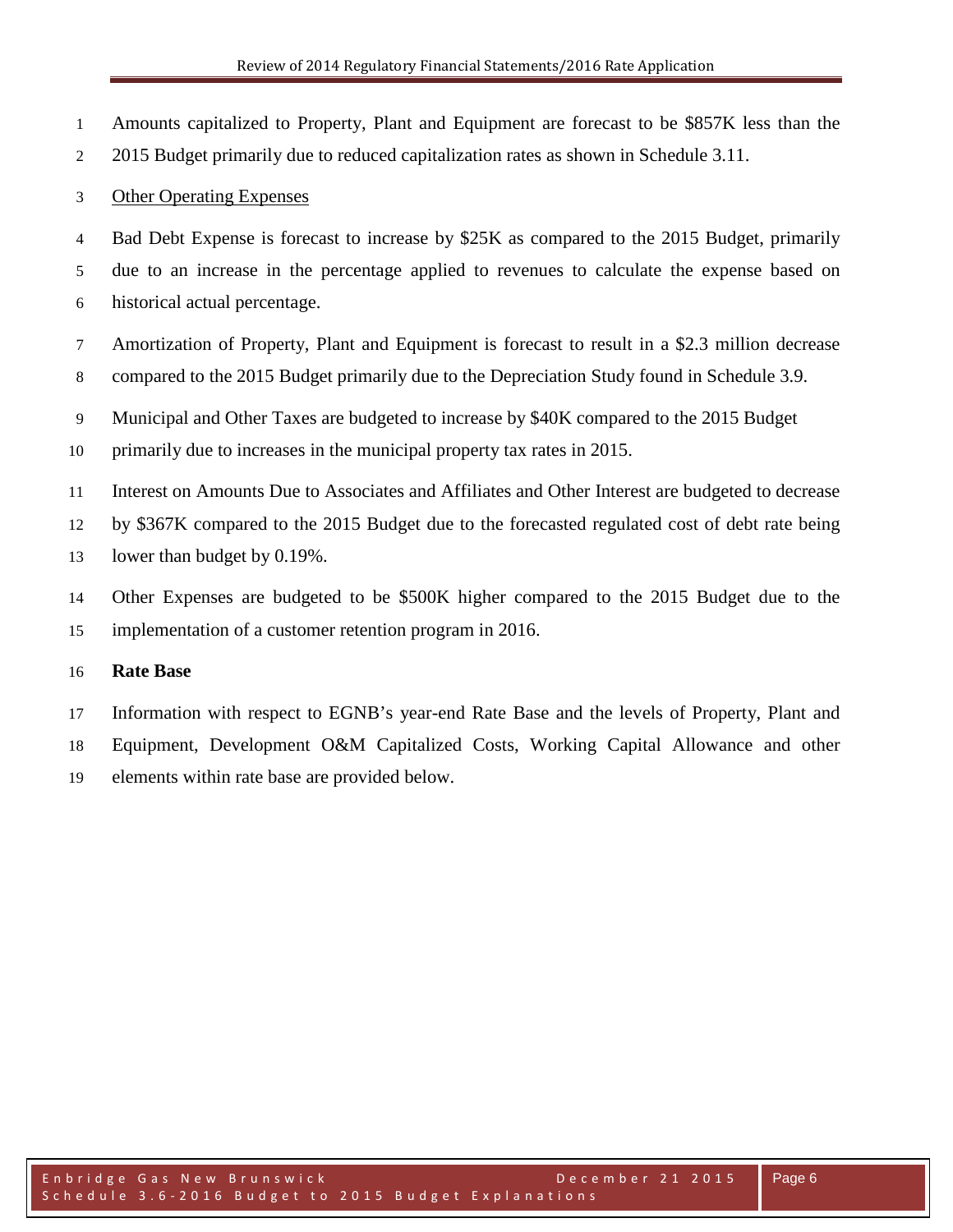|      |                                   | (1)           |     | (2)           |    | $(3)=(1)-(2)$  |
|------|-----------------------------------|---------------|-----|---------------|----|----------------|
| Line |                                   | 2016          |     | 2015          |    | Variance       |
| No.  | (in thousands of dollars)         | <b>Budget</b> |     | <b>Budget</b> |    | to 2015 Budget |
|      |                                   |               |     |               |    |                |
| 1    | Property, plant and equipment     | \$<br>176,674 | \$. | 177,784       | \$ | (1, 110)       |
| 2    | Development O&M capitalized costs | 88,826        |     | 91,618        |    | (2,792)        |
| 3    | Franchise fee                     | 200           |     | 275           |    | (75)           |
| 4    | Term deposit                      | 2,967         |     | 2,975         |    | (8)            |
| 5    | Working capital allowance         | 1,147         |     | 1,188         |    | (41)           |
| 6    | <b>Regulatory Deferral</b>        |               |     |               |    |                |
|      | Rate Base                         | 269,814       | \$  | 273,840       | \$ | (4,026)        |

## Table 4 **Rate Base**

Property, Plant and Equipment is budgeted to decrease by \$1.1 million as compared to the 2015

Budget, primarily due to 2016 depreciation (\$5.7 million), timing of opening balance of Property

Plant and Equipment (\$2.3 million), partially offset by 2016 capital additions (\$6.9 million).

 Development O&M Capitalized Costs are forecast to decrease by \$2.8 million as compared to the 2015 Budget due to the recognition of an additional year of amortization.

 Franchise fee cost is forecast to decrease by \$75K as compared to the 2015 Budget due to the recognition of an additional year of amortization.

Term deposit costs are forecast to decrease by \$8K as compared to the 2015 Budget to reflect

actual experience around the timing of the interest payments and interest rates.

Working Capital Allowance is forecast to decrease by \$41K as compared to the 2015 Budget,

primarily due to lower budgeted inventory (\$40K) and prepaid expenses (\$1K) balances.

## **Other Regulated Assets & Liabilities**

Information with respect to EGNB's Other Regulated Assets & Liabilities is provided below.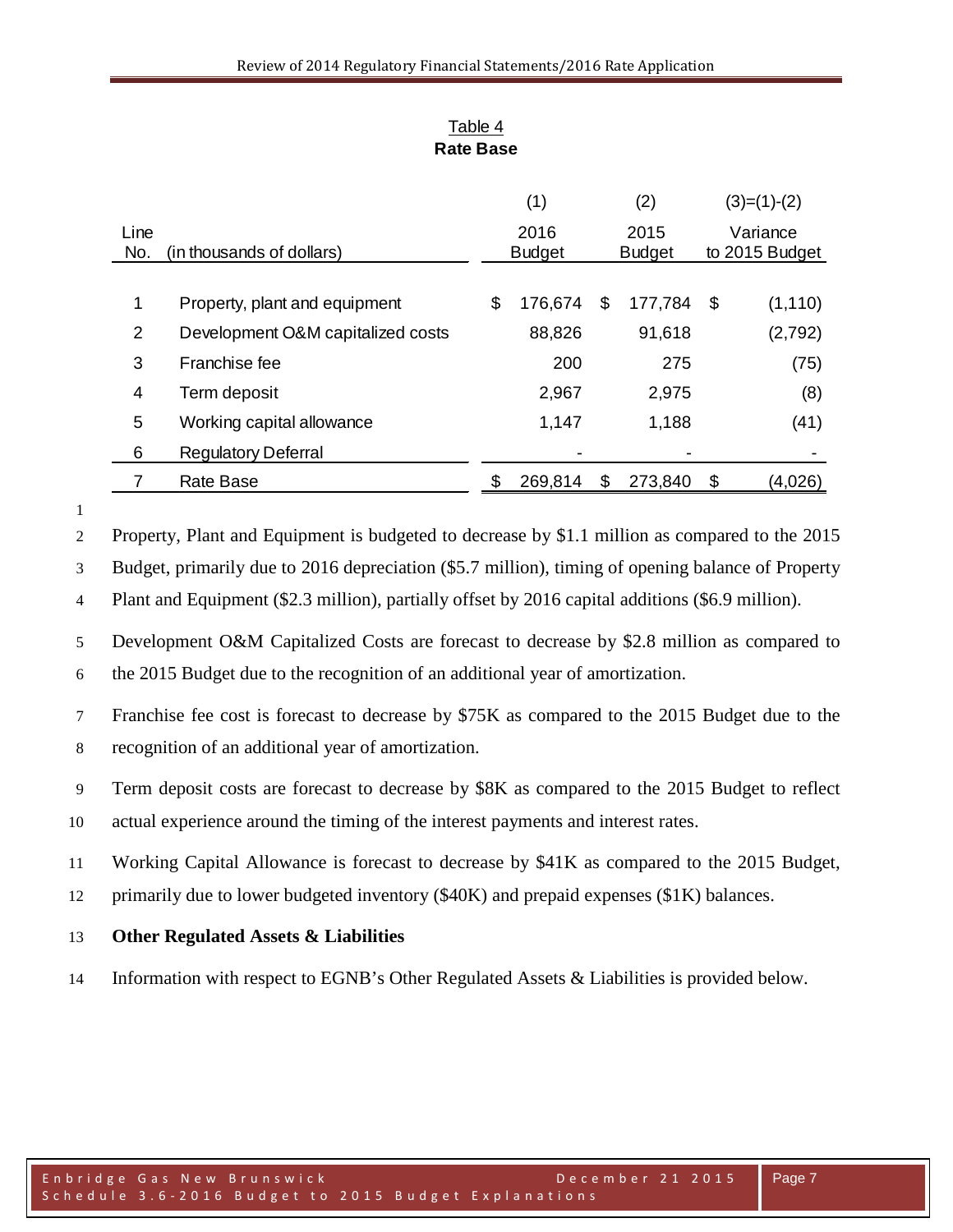|      |                                                | (1)           |     | (2)    | $(3)=(1)-(2)$  |
|------|------------------------------------------------|---------------|-----|--------|----------------|
| Line |                                                | 2016          |     | 2015   | Variance       |
| No.  | (in thousands of dollars)                      | <b>Budget</b> |     | Budget | to 2015 Budget |
|      |                                                |               |     |        |                |
| 1    | <b>Other Regulated Assets</b>                  |               |     |        |                |
| 2    | Cash and Short Term Investments                | \$<br>21,620  | \$. | 251    | \$<br>21,369   |
| 3    | <b>Accounts Receivable</b>                     | 11,217        |     | 27,315 | (16,098)       |
| 4    | Inventory                                      | 1,088         |     | 1,128  | (40)           |
| 5    | Long term Receivable                           | 2,132         |     | 2,213  | (81)           |
| 6    | <b>Total Other Regulated Assets</b>            | \$<br>36,057  | S   | 30,907 | \$<br>5,150    |
|      |                                                |               |     |        |                |
| 7    | <b>Other Regulated Liabilities</b>             |               |     |        |                |
| 8    | Due to Affliated Companies                     | \$            | \$  | 966    | \$<br>(966)    |
| 9    | <b>Accounts Payable</b>                        | 3,413         |     | 8,170  | (4, 757)       |
| 10   | Long Term Payable                              | 1,703         |     | 2,118  | (415)          |
| 11   | Long Term Deferred Post Employment Liabilities | 4,311         |     | 1,001  | 3,310          |
| 12   | <b>Total Other Regulated Liabilities</b>       | \$<br>9,427   | S   | 12,255 | \$<br>(2,828)  |

Table 5 **Other Regulated Assets & Liabilities**

Other Regulated Assets & Liabilities are a function of the annual operations of EGNB and

fluctuate with changes in operating revenues and expenses.